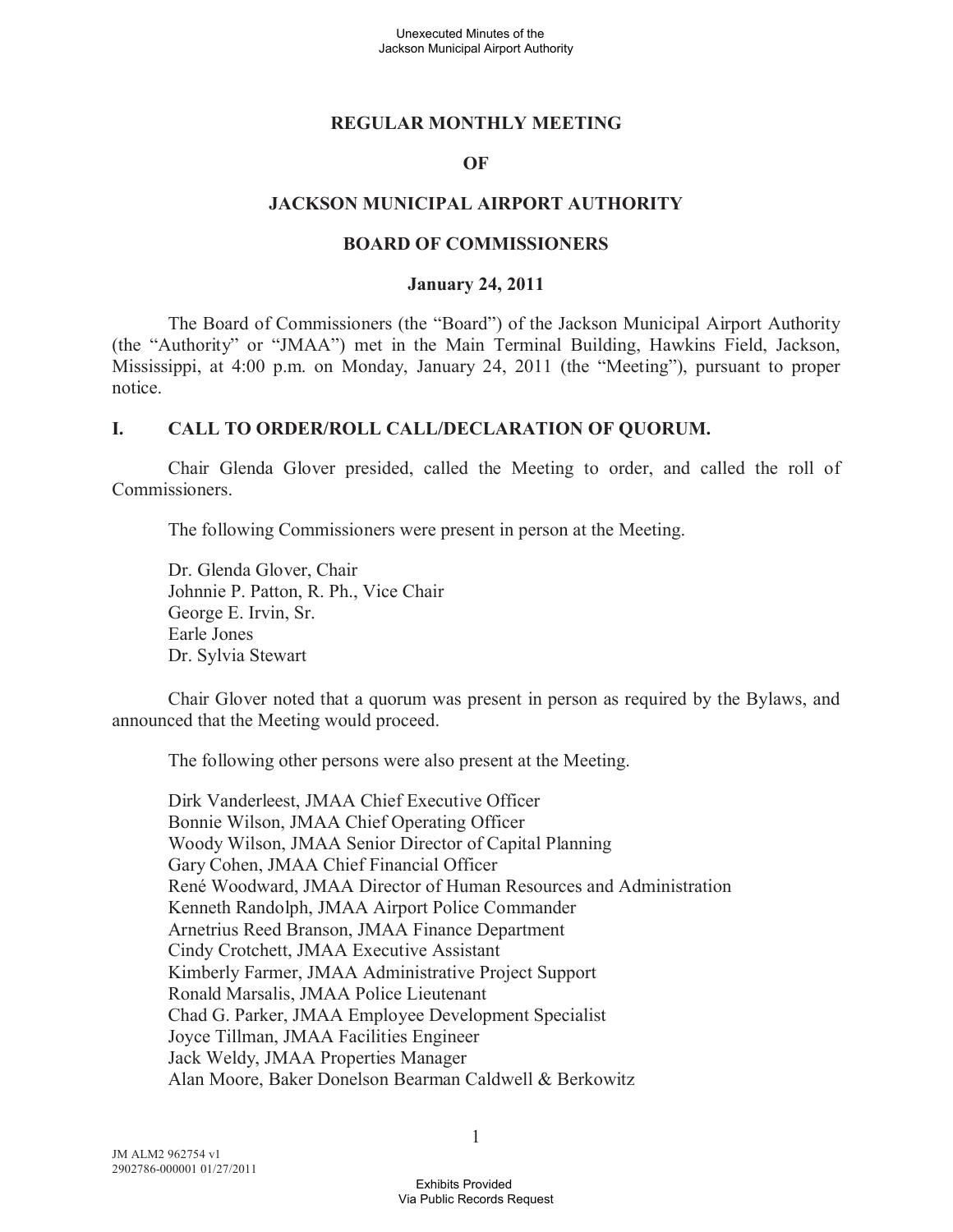Jeff Wagner, Baker Donelson Bearman Caldwell & Berkowitz Alex Martin, Baker Donelson Bearman Caldwell & Berkowitz Chuck Lott, Neel-Schaffer, Inc.

# **II. APPROVAL AND EXECUTION OF MINUTES.**

## **A. Open Session and Executive Session of the Special Meeting of the Board of Commissioners, December 17, 2010.**

## **B. Work Session of the Board of Commissioners, January 20, 2011.**

After discussion, upon motion duly made by Commissioner Stewart, seconded by Commissioner Patton, and unanimously approved by the affirmative votes of all Commissioners present, the minutes described above were approved as presented and directed to be filed in the appropriate minute book and records of the Authority.

## **III. PUBLIC COMMENTS.**

None.

## **IV. REPORTS.**

# **A. Chief Executive Officer.**

- 1. Airport Project Manager Summary, Period Ending December 31, 2010.
- 2. Airport Activity Statistics Report, Period Ending December 31, 2010.

Mr. Vanderleest directed the Board's attention to the Airport Project Manager Summary and the Airport Activity Statistics Report as found in the packet distributed to the Board prior to the Meeting (the "Packet"), and discussed these reports with the Board. A copy of the Packet is attached as an exhibit to the minutes of the Meeting.

- 3. Employee and Organizational Recognitions.
	- a. Employee of the Year 2010: Joyce Tillman, Facilities Engineer, Department of Capital Programming.

Mr. Vanderleest recognized and commended Ms. Tillman for being named Employee of the Year for 2010.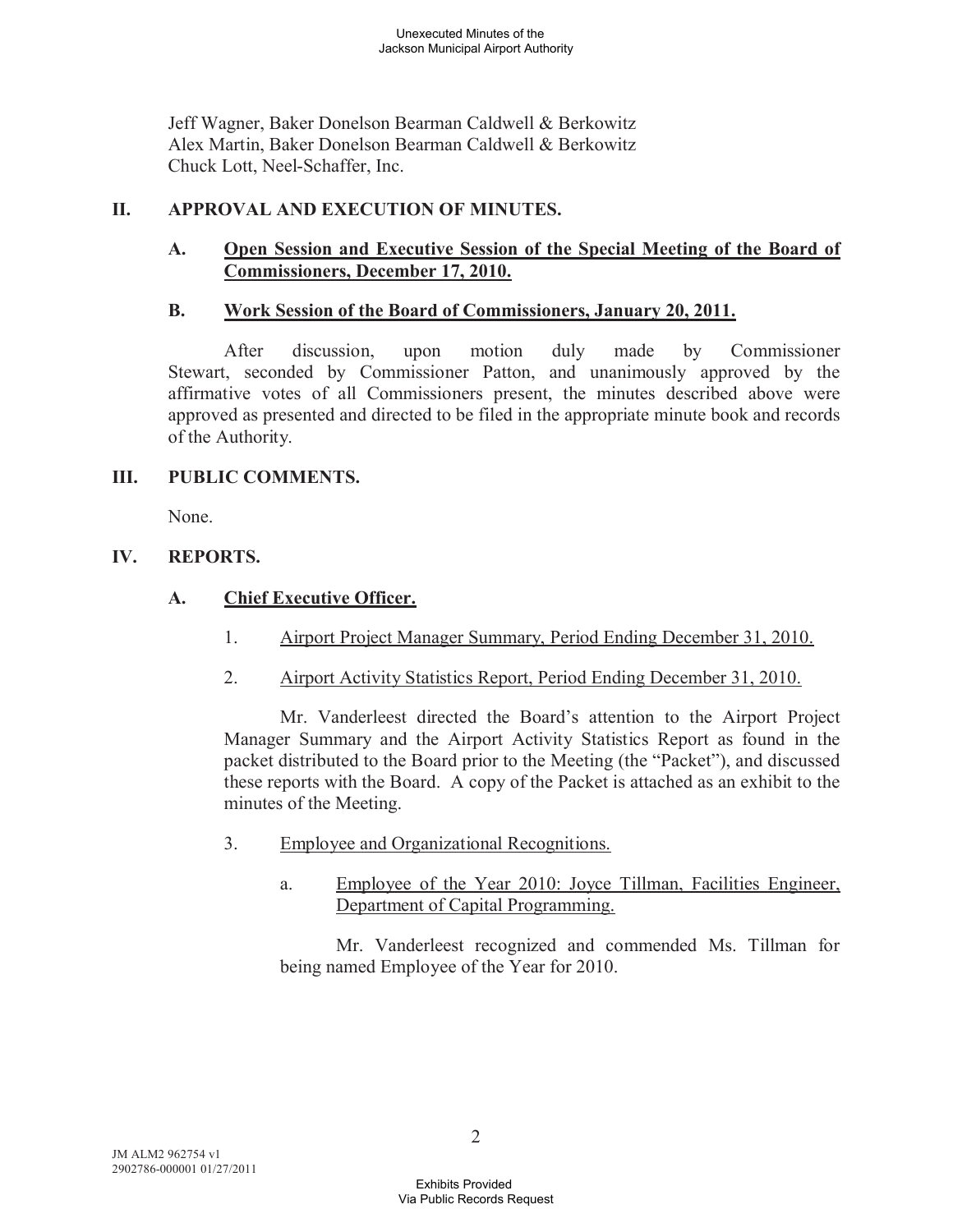b. Employee of the Month, January 2011: Ron Marsalis, Police Lieutenant, Department of Public Safety.

Mr. Vanderleest recognized and commended Lieutenant Marsalis for being named Employee of the Month for January 2011.

- 4. Professional Development Recognitions.
	- a. Chad G. Parker, Employee Development Specialist, Department of Human Services and Administration.
		- (1) Human Resources Certification Program, Awarded by the Mississippi State Personnel Board.

Mr. Vanderleest recognized and commended Mr. Parker for completing the Human Resources Certification Program, as awarded by the Mississippi State Personnel Board.

- b. Kimberly Farmer, Administrative Project Support, Department of Capital Programming.
	- (1) Certificate of Completion, Level II ATSI, Sponsored by AAAE Airport Training & Safety Institute.

Mr. Vanderleest recognized and commended Ms. Farmer for receiving a Certificate of Completion for Level II ATSI, as sponsored by the AAAE Airport Training & Safety Institute.

### 5. ACI Washington Conference.

Mr. Vanderleest discussed with the Board the schedule for the upcoming Board trip to Washington, DC to participate in the annual ACI Washington Conference on January 31 – February 2, 2011.

6. Annual MetroJackson Chamber Luncheon.

Mr. Vanderleest asked the Commissioners to confirm their attendance at the Annual MetroJackson Chamber Luncheon with Ms. Crotchett.

## **B. Attorney.**

Mr. Moore said he had nothing to report at this time.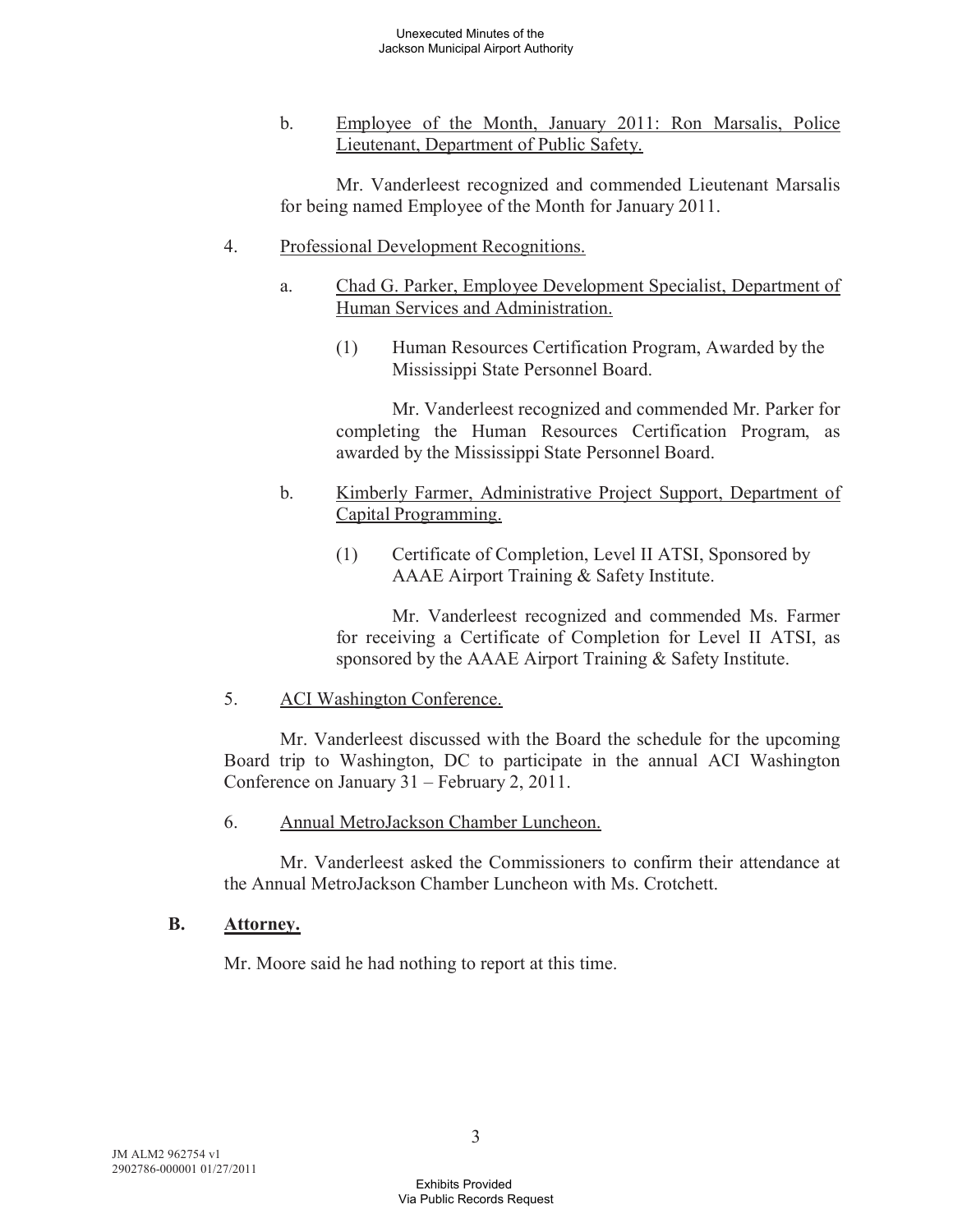### **V. ACTION ITEMS.**

### **A. Financial Matters.**

- 1. Financial Reports for December 2010.
	- a. Balance Sheet: Accept.
	- b. Income Statement: Accept.
	- c. Claims Docket for December 2010: Approve.

Mr. Vanderleest directed the Board's attention to the above financial reports for December 2010 and the Claims Docket for December 2010, all of which were included in the Packet.

After discussion, upon motion duly made by Commissioner Patton, seconded by Commissioner Stewart, and unanimously approved by the affirmative votes of all Commissioners present, the Board adopted the following resolution.

## **RESOLUTION ACCEPTING FINANCIAL REPORTS FOR DECEMBER 2010 AND APPROVING AND AUTHORIZING PAYMENT OF CLAIMS DOCKET FOR DECEMBER 2010**

**WHEREAS**, the Board of Commissioners (the "Board") of the Jackson Municipal Airport Authority (the "Authority") has reviewed and considered (i) certain financial statements for the Authority for the month and period ending December 31, 2010 (the "Financial Reports"), and (ii) the Claims Docket of the Authority for the month of December 2010 (the "Claims"), both the Financial Reports and the Claims being (i) included in the packet distributed to the Board prior to the January 24, 2011, Regular Monthly Meeting of the Board, and (ii) incorporated herein by reference;

**NOW, THEREFORE, BE IT RESOLVED**, the Board hereby (i) accepts the Financial Reports and (ii) approves and authorizes payment of the Claims in the total amount of \$4,520,882.23.

## d. Fiscal Year 2010 Financial Audit: Accept.

Mr. Vanderleest reminded the Board that the FY 2010 Audit had been presented to the Board by Breazeale, Saunders & O'Neil, Ltd. ("BSO"), the Authority's certified public accounting firm, at the Regular Monthly Work Session of the Board on January 20, 2011. Mr. Vanderleest said that it was appropriate at this time for the Board to consider accepting the (i) letter dated January 21, 2011, from BSO to the Board describing significant audit findings; (ii) Management Letter from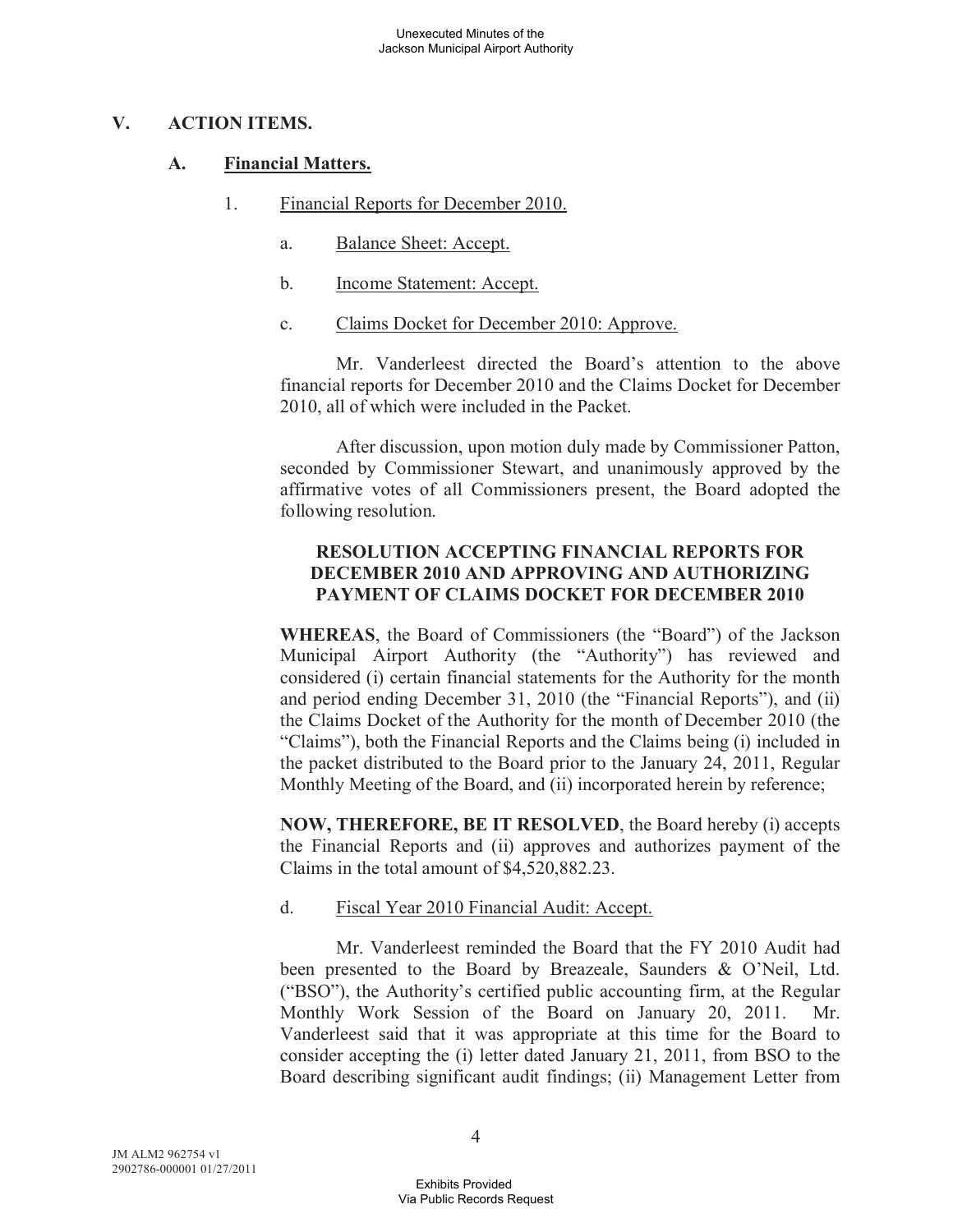BSO addressed to the Board dated September 30, 2010, describing several "opportunities for strengthening internal controls and operating efficiency"; and (iii) Audited Financial Statements and Independent Auditors' Reports on Internal Accounting Controls and Compliance, September 30, 2010 as prepared by BSO (collectively, the "FY 2010 Audit Report"). Mr. Vanderleest directed that copies of the FY 2010 Audit Report be attached as exhibits to the minutes of the Meeting.

After discussion, upon motion duly made by Commissioner Stewart, seconded by Commissioner Patton, and unanimously approved by the affirmative votes of all Commissioners present, the Board adopted the following resolution.

### **RESOLUTION ACCEPTING FISCAL YEAR 2010 AUDIT REPORT**

**WHEREAS**, Breazeale, Saunders & O'Neil, Ltd. (the "Auditors") have presented and discussed with the Board of Commissioners (the "Board") of the Jackson Municipal Airport Authority the (i) the Audited Financial Statements and Independent Auditors' Reports on Internal Accounting Controls and Compliance dated September 30, 2010; (ii) the Management Letter dated September 30, 2010; and (iii) a letter dated January 21, 2011, describing the Auditors' responsibilities and the scope and timing of the audit (collectively, the "FY 2010 Audit Report"); and

**WHEREAS**, the Board has reviewed and considered the FY 2010 Audit Report;

**NOW, THEREFORE, BE IT RESOLVED**, the Board hereby approves and accepts the FY 2010 Audit Report.

### **B. Service Agreement.**

1. Professional Services Agreement for Safety and Operations Training for HKS: Approve Agreement.

Mr. Vanderleest directed the Board's attention to the memorandum in the Packet which described this matter, and discussed this matter with the Board.

After discussion, upon motion duly made by Commissioner Stewart, seconded by Commissioner Patton, and unanimously approved by the affirmative votes of all Commissioners present, the Board adopted the following resolution.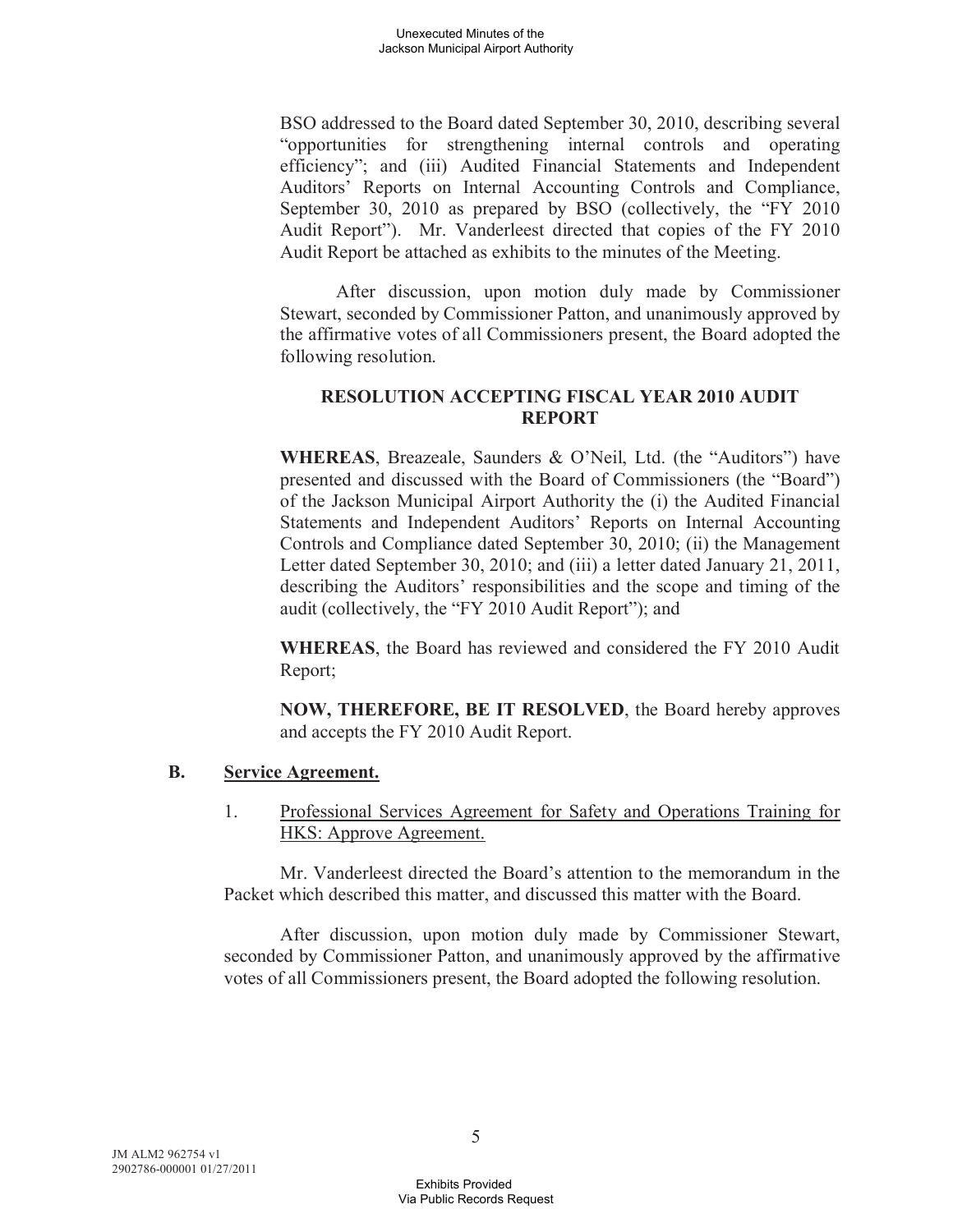## **RESOLUTION APPROVING AND AUTHORIZING PROFESSIONAL SERVICES AGREEMENT WITH BRAINSEED GLOBAL AVIATION SERVICES, LLC**

**WHEREAS**, the staff of the Jackson Municipal Airport Authority (the "Authority") has recommended that the Board of Commissioners (the "Board") of the Authority approve and authorize negotiation and execution of a professional services agreement (the "Agreement") with Brainseed Global Aviation Services, LLC ("Brainseed"), whereby Brainseed would conduct a two and one-half day training program at Hawkins Field based on elements of Part 139 of the Federal Aviation Administration Regulations relating to general aviation airports (the "Services"), all as more particularly described in that certain memorandum dated January 15, 2011, which was (i) included in the packet distributed to the Board prior to the January 24, 2011, Regular Monthly Meeting of the Board, and (ii) incorporated herein by reference (the "Memorandum") ; and

**WHEREAS**, the Board has reviewed and considered the Memorandum and considered said recommendation by the staff of the Authority;

**NOW, THEREFORE, BE IT RESOLVED**, the Board hereby determines that it would be in the best interests of and in furtherance of the duties and responsibilities of the Authority to, and the Board hereby does, approve and authorize negotiation and execution of the Agreement, said Agreement to be in such form and to contain such terms and conditions consistent with the Memorandum, as may be deemed appropriate by the Chief Executive Officer of the Authority, as evidenced by his execution thereof.

## **C. Construction Projects.**

- 1. JMAA Project No. 007-09, East Runway 16L/34R Pavement Rehabilitation, JEIA: Approve Change Order No. 2.
- 2. JMAA Project No. 013-08, Hawkins Field Drainage Improvements, Phase III, HKS: Approve Amendment.
- 3. JMAA Project No. 005-09, Stormwater Improvements, JEIA: Approve Amendment.
- 4. JMAA Project No. 009-11, Expansion Joint Repair in Baggage Claim Area, JEIA: Approve Agreement.

Mr. Vanderleest directed the Board's attention to the memoranda in the Packet which described these matters, and discussed these matters with the Board.

After discussion, upon motion duly made by Commissioner Stewart, seconded by Commissioner Irvin, and unanimously approved by the affirmative votes of all Commissioners present, the Board adopted the following resolution.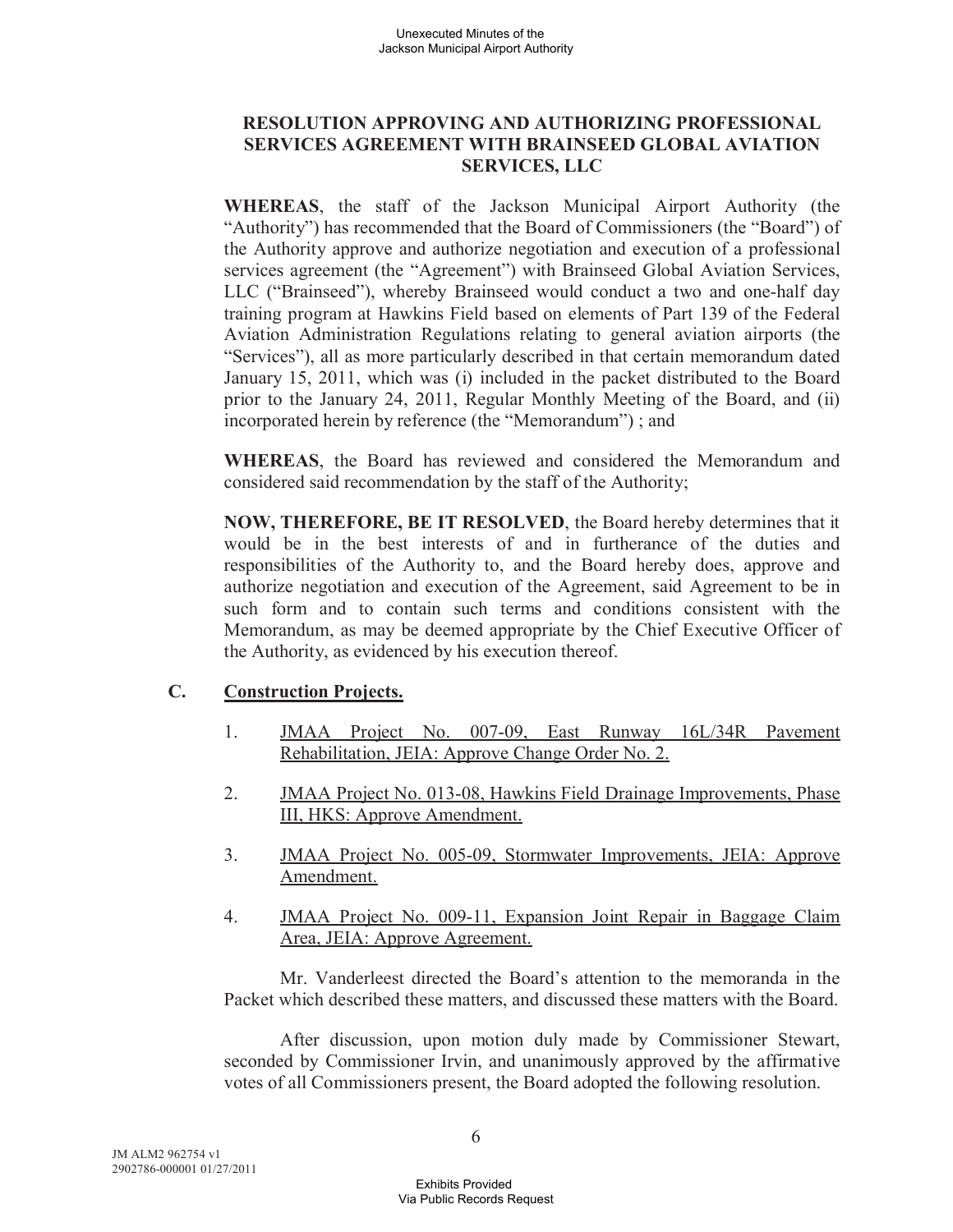## **RESOLUTION APPROVING AND AUTHORIZING CERTAIN ACTIONS WITH RESPECT TO CERTAIN CONSTRUCTION PROJECTS**

**WHEREAS**, the staff of the Jackson Municipal Airport Authority (the "Authority") has recommended that the Board of Commissioners (the "Board") of the Authority approve and authorize certain actions with respect to certain construction projects identified below, all as more particularly described in certain memoranda (i) included in the packet distributed to the Board prior to the January 24, 2011, Regular Monthly Meeting of the Board, and (ii) incorporated herein by reference (separately, each a "Memorandum;" collectively, the "Memoranda"); and

**WHEREAS**, the Board has reviewed the Memoranda and considered the recommendations therein by the staff of the Authority;

**NOW, THEREFORE, BE IT RESOLVED**, the Board hereby determines that it would be in the best interests of and in furtherance of the duties and responsibilities of the Authority to, and the Board hereby does, take the following actions:

- 1. The Board approves and authorizes execution and accomplishment of Change Order No. 2 to Contract No. 007-09-14 with Rifenburg Construction, Inc. in connection with Project No. 007-09, East Parallel Runway 16L/34R Pavement Rehabilitation at Jackson-Evers International Airport, as more particularly described in the Memorandum dated January 6, 2011, which describes this matter.
- 2. The Board approves and authorizes negotiation and execution of an amendment to the professional services agreement with Neel-Schaffer, Inc. ("NS") to provide certain additional professional engineering and related services in connection with the Hawkins Field Drainage Improvements, Phases I-III Project (the "NS Amendment"), said NS Amendment to be in such form and to contain such terms and conditions consistent with the Memorandum dated January 6, 2011, which describes this matter, as may be deemed appropriate by the Chief Executive Officer of the Authority, as evidenced by his execution thereof.
- 3. The Board approves and authorizes negotiation and execution of an amendment to the existing agreement with WEI/AJA, LLC, a joint venture consisting of Waggoner Engineering, Inc. and AJA Management & Technical Services, Inc., to include certain additional professional engineering and related services required as a result of certain areas within the project area at Jackson-Evers International Airport ("JEIA") being identified as jurisdictional wetlands by the United States Army Corps of Engineers, thereby requiring protection during and after construction of the stormwater system at JEIA (the "WEI/AJA Amendment"), said WEI/AJA Amendment to be in such form and to contain such terms and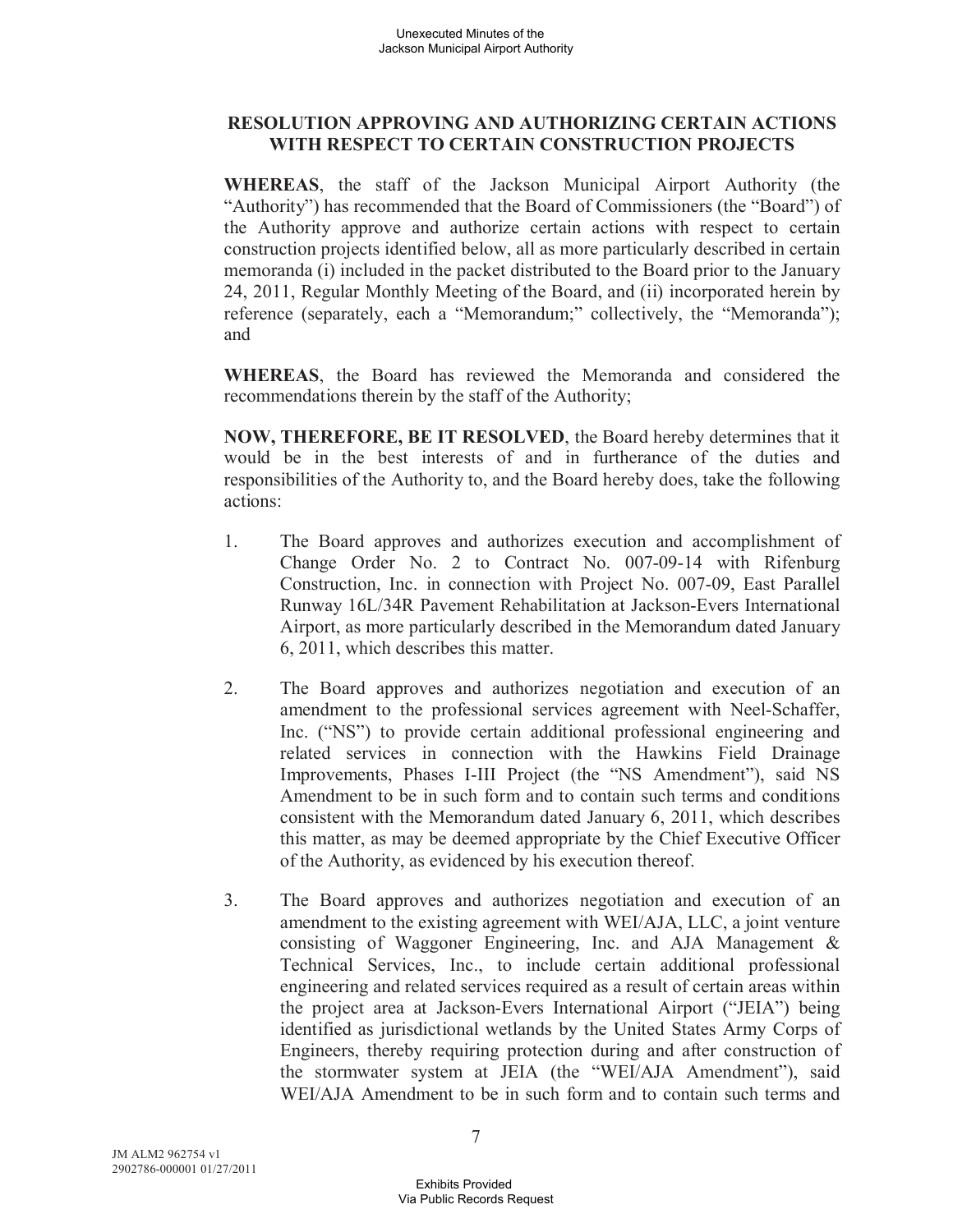conditions consistent with the Memorandum dated January 6, 2011, which describes this matter, as may be deemed appropriate by the Chief Executive Officer of the Authority, as evidenced by his execution thereof.

4. The Board approves and authorizes negotiation and execution of an agreement with Vision Group Services to replace the expansion joint cover in the Baggage Claim Area on the lower level of the Main Terminal Building at Jackson-Evers International Airport (the "Vision Agreement"), said Vision Agreement to be in such form and to contain such terms and conditions consistent with the Memorandum dated January 13, 2011, which describes this matter, as may be deemed appropriate by the Chief Executive Officer of the Authority, as evidenced by his execution thereof.

### **D. Procurements.**

No action or discussion took place at the Meeting regarding procurements.

### **E. Grants.**

1. JMAA Project No. 008-11, Authorize Grant Application to Blue Cross/Blue Shield of Mississippi for Public Walking Track, JEIA.

Mr. Vanderleest directed the Board's attention to the memorandum in the Packet which described this matter, and discussed this matter with the Board.

After discussion, upon motion duly made by Commissioner Irvin, seconded by Commissioner Patton, and unanimously approved by the affirmative votes of all Commissioners present, the Board adopted the following resolution.

### **RESOLUTION AUTHORIZING APPLICATION TO BLUE CROSS/BLUE SHIELD OF MISSISSIPPI FOUNDATION FOR CONSTRUCTION OF PUBLIC WALKING TRACK AT JACKSON-EVERS INTERNATIONAL AIRPORT**

**WHEREAS**, participants in the JMAA Leadership Excellence and Airport Program ("LEAP"), specifically LEAP Team Three, recommended that the Board of Commissioners (the "Board") of the Jackson Municipal Airport Authority (the "Authority") consider development and construction of personal fitness facilities at Jackson-Evers International Airport ("JEIA") to include a public walking path; and

**WHEREAS**, the JMAA staff has identified a possible location for a public walking path along the east side of the west runway at JEIA, to include a walking path and other fitness focused activities (collectively, the "Walking Path"); and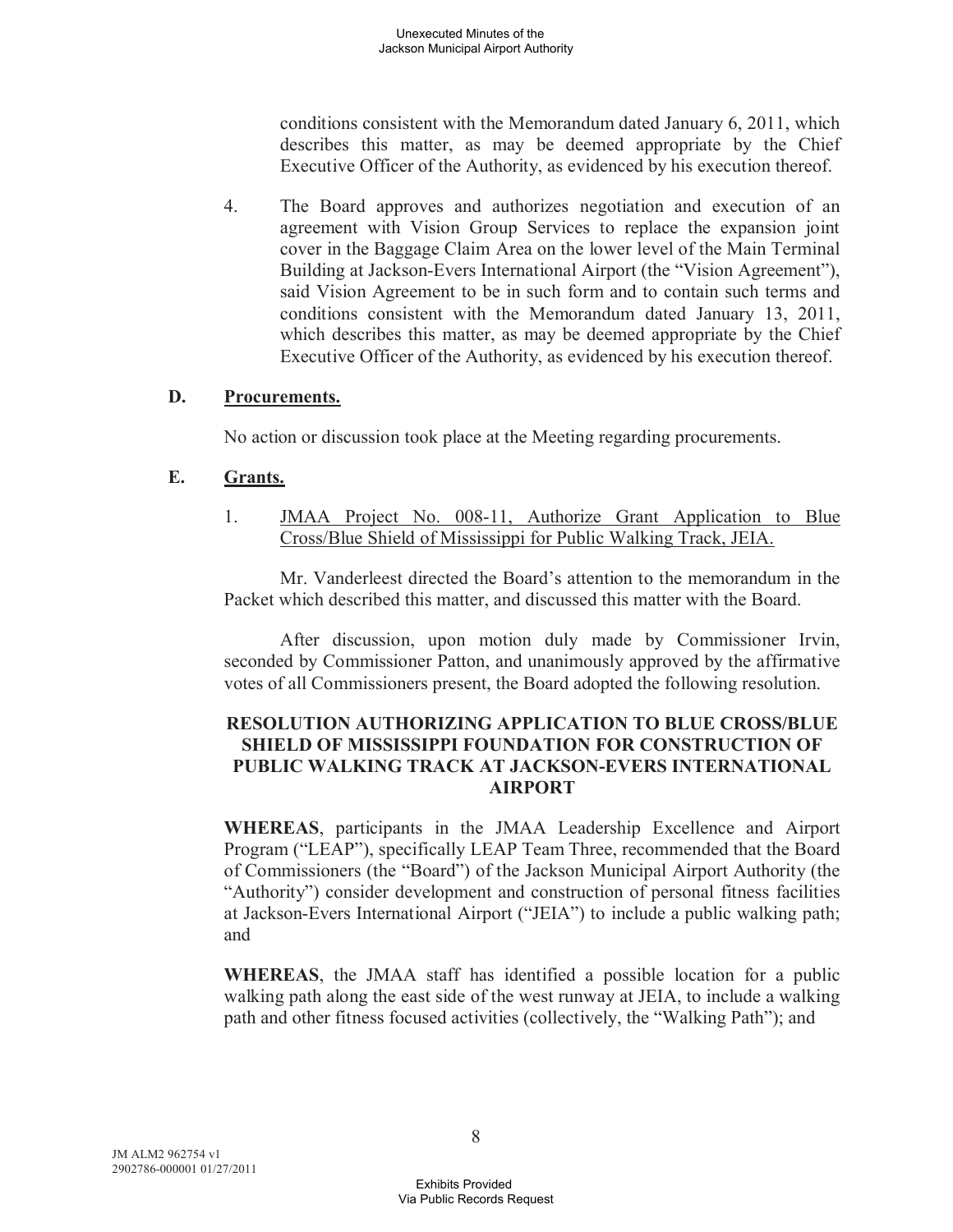**WHEREAS**, the JMAA staff has estimated fees and expenses for (i) professional services in connection with design and construction of the Walking Path to be approximately \$33,000 and (ii) the construction cost of the Walking Path to be approximately \$300,000; and

**WHEREAS**, the JMAA staff has identified several possible funding sources for the Walking Path, including without limitation a grant from Blue Cross/Blue Shield of Mississippi Foundation in the amount of \$350,000 (the "BCBS Foundation Grant") and additional grant opportunities with the Mississippi Department of Wildlife, Fisheries and Parks (the "DWFP Grants"); and

**WHEREAS**, the JMAA staff has recommended that the Board authorize the preparation and filing of applications for and receipt of the BCBS Foundation Grant and the DWFP Grant; and

**WHEREAS**, the Board has considered said recommendation by the staff of the Authority;

**NOW, THEREFORE, BE IT RESOLVED**, the Board hereby authorizes and approves the preparation and filing of applications for and receipt of the BCBS Foundation Grant and the DWFP Grant; and directs the JMAA staff to provide the Board with timely updates on said applications so that the Board may consider authorizing procurement of professional engineering and design services and construction of the Walking Path, subject to expected receipt of sufficient funds.

## **F. Other Matters.**

### 1. Early Issues.

Mr. Vanderleest distributed to the Board a list of claims which he proposed to be approved for early payment by the Board. A copy of the list of "early issue" claims is attached as an exhibit to the minutes of this Meeting.

After discussion, upon motion duly made by Commissioner Irvin, seconded by Commissioner Patton, and unanimously approved by the affirmative votes of all Commissioners present, the Board adopted the following resolution.

### **RESOLUTION APPROVING AND AUTHORIZING PAYMENT OF CERTAIN EARLY ISSUE CLAIMS**

**WHEREAS**, the staff of the Jackson Municipal Airport Authority (the "Authority") has recommended that the Board of Commissioners of the Authority (the "Board") approve and authorize prompt payment of certain early issue claims (the "Early Issue Claims"), a list of the Early Issue Claims being attached as an exhibit to the minutes of the Regular Monthly Meeting of the Board on January 24, 2011; and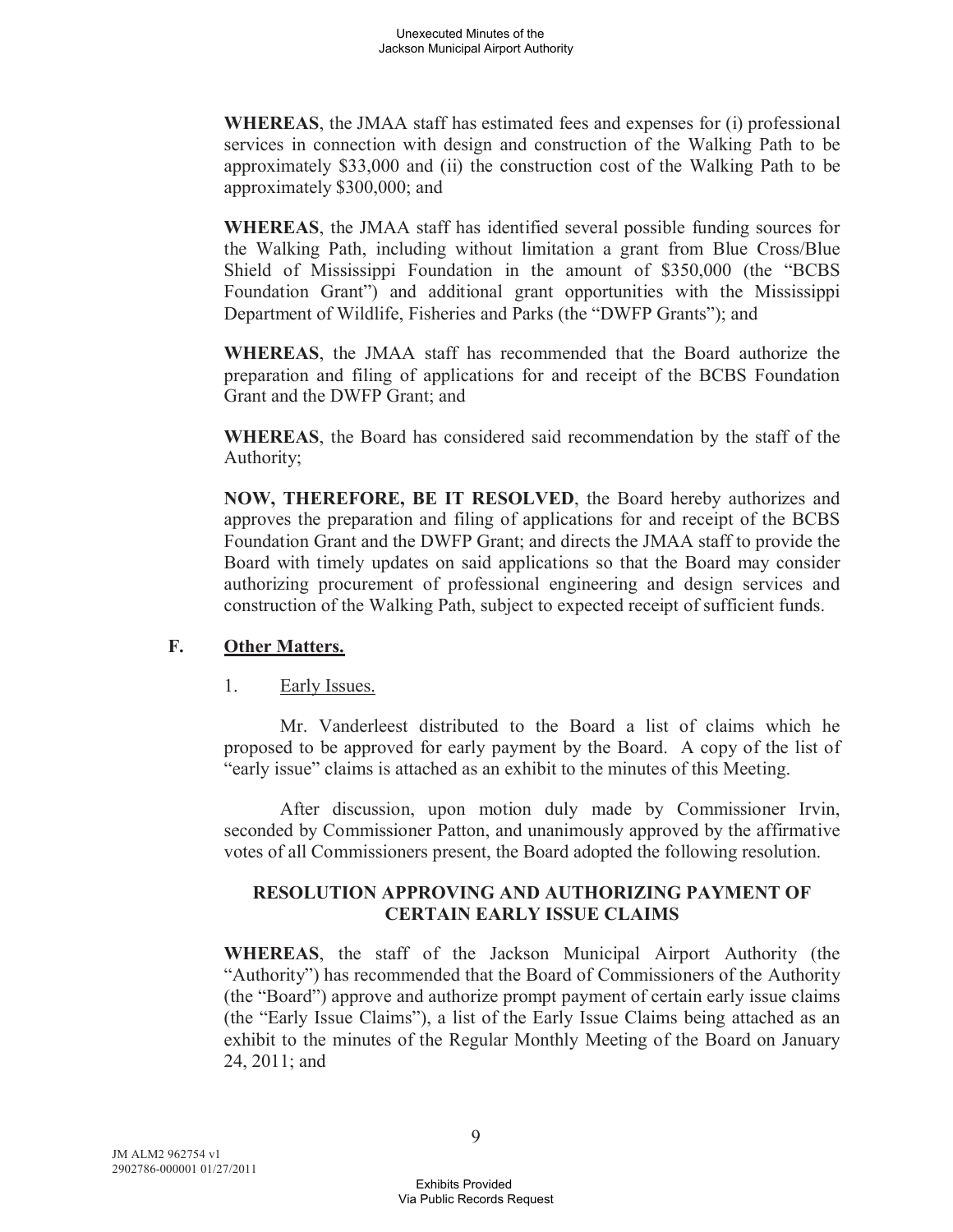**WHEREAS**, the Board has reviewed the Early Issue Claims and considered said recommendation by the staff of the Authority;

**NOW**, **THEREFORE**, **BE IT RESOLVED**, the Board hereby determines that the Early Issue Claims were appropriate and proper expenses incurred in connection with authorized responsibilities and duties of the Authority, and hereby approves and authorizes prompt payment of the Early Issue Claims in the total amount of \$9,931.98.

### 2. ACI Washington Conference: JMAA Federal Funding Priorities.

Mr. Vanderleest discussed with the Board the priorities set out in JMAA's annual letter to the Mississippi Congressional Delegation requesting federal funds. Mr. Vanderleest said that the first two priorities were reauthorization of the FAA Airports Improvements Program, which provides grants for basic infrastructure at airports throughout the country, and reauthorization of the federal highway bill, which would provide an opportunity for additional funding for the East Metropolitan Corridor Road. Mr. Vanderleest said that additional priorities included an increase in permitted passenger facility charges, continuation of the Small Airport Access Grant Program, and maintaining the current structure for foreign trade zones. Mr. Vanderleest said that a copy of the letter would be provided to the Board prior to the Board's trip to Washington for the ACI Washington Conference.

## 3. Board Meetings at Hawkins Field.

Chair Glover asked the Board and staff to consider holding two instead of four monthly Board meetings per year at Hawkins Field. She said she would discuss this matter further with the Board at the next monthly Board meeting.

## **VI. DISCUSSION: STRATEGIC INITIATIVES.**

No discussion or action was taken at the Meeting regarding strategic initiatives.